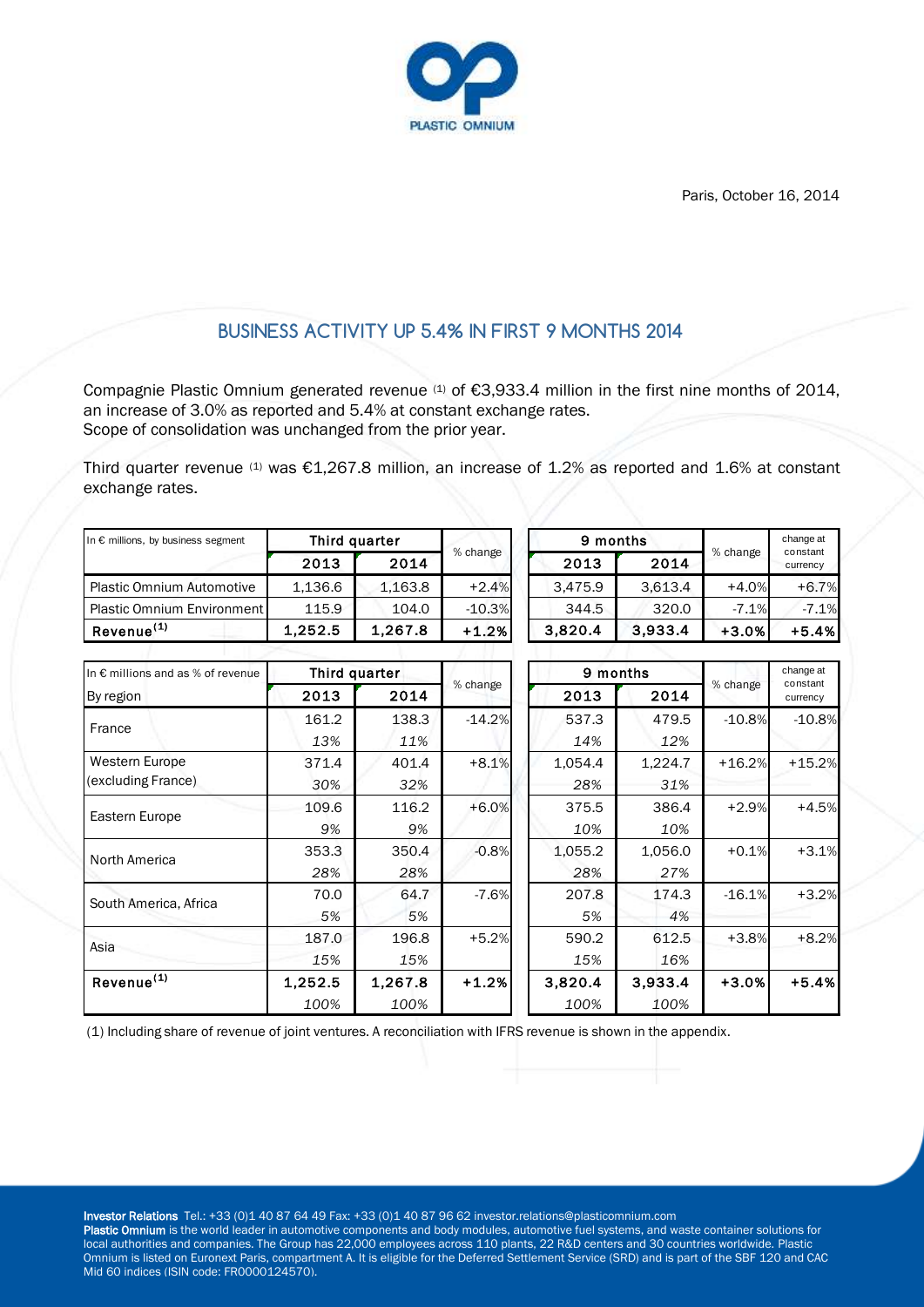## **Plastic Omnium Automotive**

In the first nine months of 2014, the activity of Plastic Omnium's Automotive division grew by 7%, versus an estimated 4% growth for the global automotive production.

The Group maintained its strong growth rate in China (+19%) while Ford's renewal of a key part of its range (the F-150 pick-up truck) held back third-quarter sales in North America.

South America, Russia and Thailand remain profitable despite sharp drops in vehicle production in these countries, which together contribute 6% of Group automotive revenue.

Global activity rose 3% in the third quarter 2014.

High rates of capacity utilization and optimized cost management continue to drive improved performance.

#### **Plastic Omnium Environment**

Revenue (1) in the Environment Division fell by 10% in the third quarter and by 7% over the first nine months of 2014, hit by the pre- and post-election periods in France, which generates 37% of total revenue. Newly won contracts, such as those in Bordeaux, Strasbourg, Prague and Hamburg helped support market share in France and Europe.

The cost saving program was stepped up with the closure of a German plant in August 2014. The Group confirms its forecasts of a strong improvement in earnings for full-year 2014.

### **2014 profit growth confirmed ; growth set to accelerate from 2016**

Plastic Omnium is set to improve all its financial aggregates in 2014. Free cash flow should be positive again in the second half of the year, strengthening the financial position.

The company will continue to run its industrial plants with a high utilization rate and manage costs rigorously during 2015.

To fill its new orders, the Group is expanding its self-financed investment program and building new capacity worldwide. It will be investing  $\epsilon$ 1.7 billion in 2014-2018. The six plants currently under construction (five in China, one in Russia) will come onstream in the course of 2015. Four further new plants will be operational in 2016, two in the United States, one in Mexico and one in the UK. These will fill orders under the newly won contracts with General Motors, Volkswagen and Jaguar Land Rover.

Thanks to the expansion of industrial capacity and the launch of new and innovative products (lightweight plastic tailgates and new generation SCR pollution reduction systems) Plastic Omnium should be able to accelerate growth as from 2016.

#### **Next financial events**

*December 2, 2014 Investors' Day at α-Alphatech, the fuel systems R&D center in Compiègne (France)*

*February 25, 2015 Full-year 2014 results*